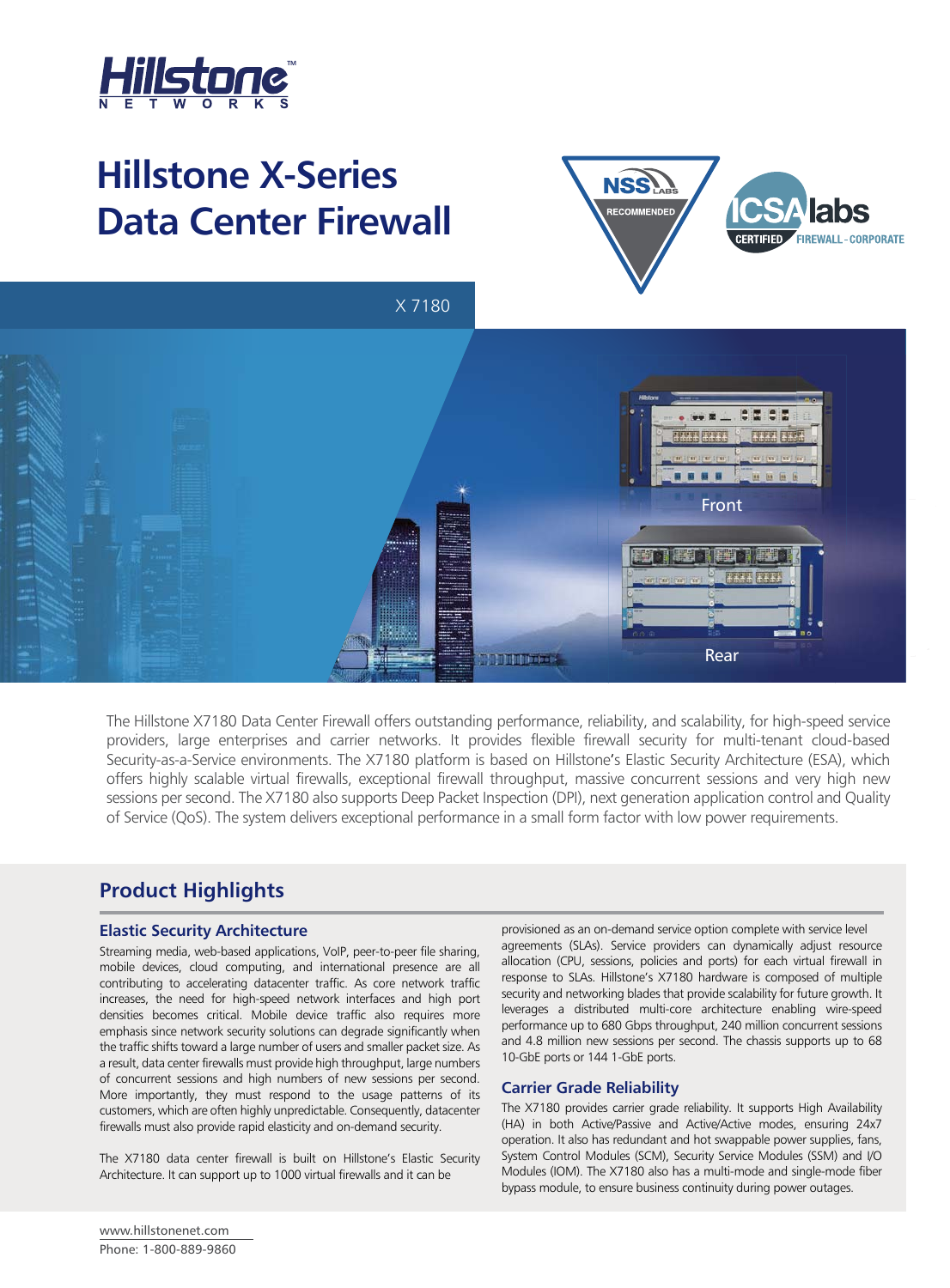#### **NAT and IPv6**

The inevitable march to IPv6 is underway but service providers still need to deploy Carrier Grade NAT (CGN) and Large Scale NAT (LSN) to manage the IPv4 address shortage while the transition is underway. Hillstone's X7180 supports a variety of transition technologies including Dual Stack, IPv6/IPv4 tunnels, DNS64/NAT64, NAT 444, full cone NAT, NAPT, etc. Session logging and address translation enable audit trails for record keeping and forensics.

#### **Energy Efficiency**

The X7180 has slots front and rear, which saves rack space and facilitates cooling. It has a 5U form factor and a maximum power consumption of 1950W, which is 50% less power than other data center firewalls.

#### **Security**

The X7180 provides visibility and control of over 3,000 applications including 600 mobile applications and encrypted P2P applications. It allows fine grain control of applications, bandwidth, users, and user/groups. The X7180 prevents users from accessing malicious or inappropriate applications and the embedded Intrusion Prevention System (IPS) protects the network from malicious activity. The X7180 supports deep packet inspection and standard-based IPSec VPN, which uses hardware based crypto acceleration to provide third-generation SSL VPN. Hillstone also offers a unique Plug-and-Play VPN solution that makes branch office VPN deployment a simple task.

#### **QoS**

The X7180 platform can manage bandwidth based on applications, users, and time of day. The system provides fine-grained policy control including guaranteed bandwidth, bandwidth limit, traffic priority, and FlexQoS, which can dynamically adjust bandwidth based on utilization. These features, along with session limit, policy routing and link load balancing enable flexible bandwidth management.

# **Features**

#### **Network Services**

- Dynamic routing (OSPF, BGP, RIPv2)
- Static and Policy routing
- Route controlled by application
- Built-in DHCP, NTP, DNS Server and DNS proxy
- Tap mode connects to SPAN port
- Interface modes: sniffer, port aggregated, loopback, VLANS (802.1Q and Trunking)
- L2/L3 switching & routing
- Virtual wire (Layer 1) transparent inline deployment

#### **Firewall**

- Operating modes: NAT/route, transparent (bridge), and mixed mode
- Policy objects: predefined, custom, and object grouping
- Security policy based on application, role and geo-location
- Application Level Gateways and session support: MSRCP, PPTP, RAS, RSH, SIP, FTP, TFTP, HTTP, dcerpc, dns-tcp, dns-udp, H.245 0, H.245 1, H.323
- NAT and ALG support: NAT46, NAT64, NAT444, SNAT, DNAT, PAT, Full Cone NAT, STUN
- NAT configuration: per policy and central NAT table
- VoIP: SIP/H.323/SCCP NAT traversal, RTP pin holing
- Global policy management view
- Security policy redundancy inspection
- Schedules: one-time and recurring

#### **Intrusion Prevention**

- Protocol anomaly detection, rate-based detection, custom signatures, manual, automatic push or pull signature updates, integrated threat encyclopedia
- IPS Actions: default, monitor, block, reset (attackers IP or victim IP, incoming interface) with expiry time
- Packet logging option
- Filter Based Selection: severity, target, OS, application or protocol
- IP exemption from specific IPS signatures
- IDS sniffer mode
- IPv4 and IPv6 rate based DoS protection with threshold settings against TCP Syn flood, TCP/UDP/SCTP port scan, ICMP sweep, TCP/UDP/SCIP/ICMP session flooding (source/destination)
- Active bypass with bypass interfaces
- Predefined prevention configuration

#### **Attack Defense**

• Abnormal protocol attack defense

- Anti-DoS/DDoS, including SYN Flood, DNS Query Flood defense
- ARP attack defense

#### **URL Filtering**

- Flow-based web filtering inspection
- Manually defined web filtering based on URL, web content and MIME header
- Dynamic web filtering with cloud-based real-time categorization database: over 140 million URLs with 64 categories (8 of which are security related)
- Additional web filtering features:
	- Filter Java Applet, ActiveX or cookie
	- Block HTTP Post
	- Log search keywords
	- Exempt scanning encrypted connections on certain categories for privacy
- Web filtering profile override: allows administrator to temporarily assign different profiles to user/group/IP
- Web filter local categories and category rating override

#### **Botnet C&C Prevention**

- Regularly update the botnet server addresses
- prevention for C&C IP and domain
- Support TCP, HTTP, and DNS traffic detection
- IP and domain whitelists

#### **IP Reputation**

• Botnet server IP blocking with global IP reputation database

## **Application Control**

- Over 3,000 applications that can be filtered by name, category, subcategory, technology and risk
- Each application contains a description, risk factors, dependencies, typical ports used, and URLs for additional reference
- Actions: block, reset session, monitor, traffic shaping
- Identify and control cloud applications in the cloud
- Provide multi-dimensional monitoring and statistics for cloud applications, including risk category and characteristics

#### **Quality of Service (QoS)**

- Max/guaranteed bandwidth tunnels or IP/user basis
- Tunnel allocation based on security domain, interface, address, user/user group, server/server group, application/app group, TOS, **VIAN**
- Bandwidth allocated by time, priority, or equal bandwidth sharing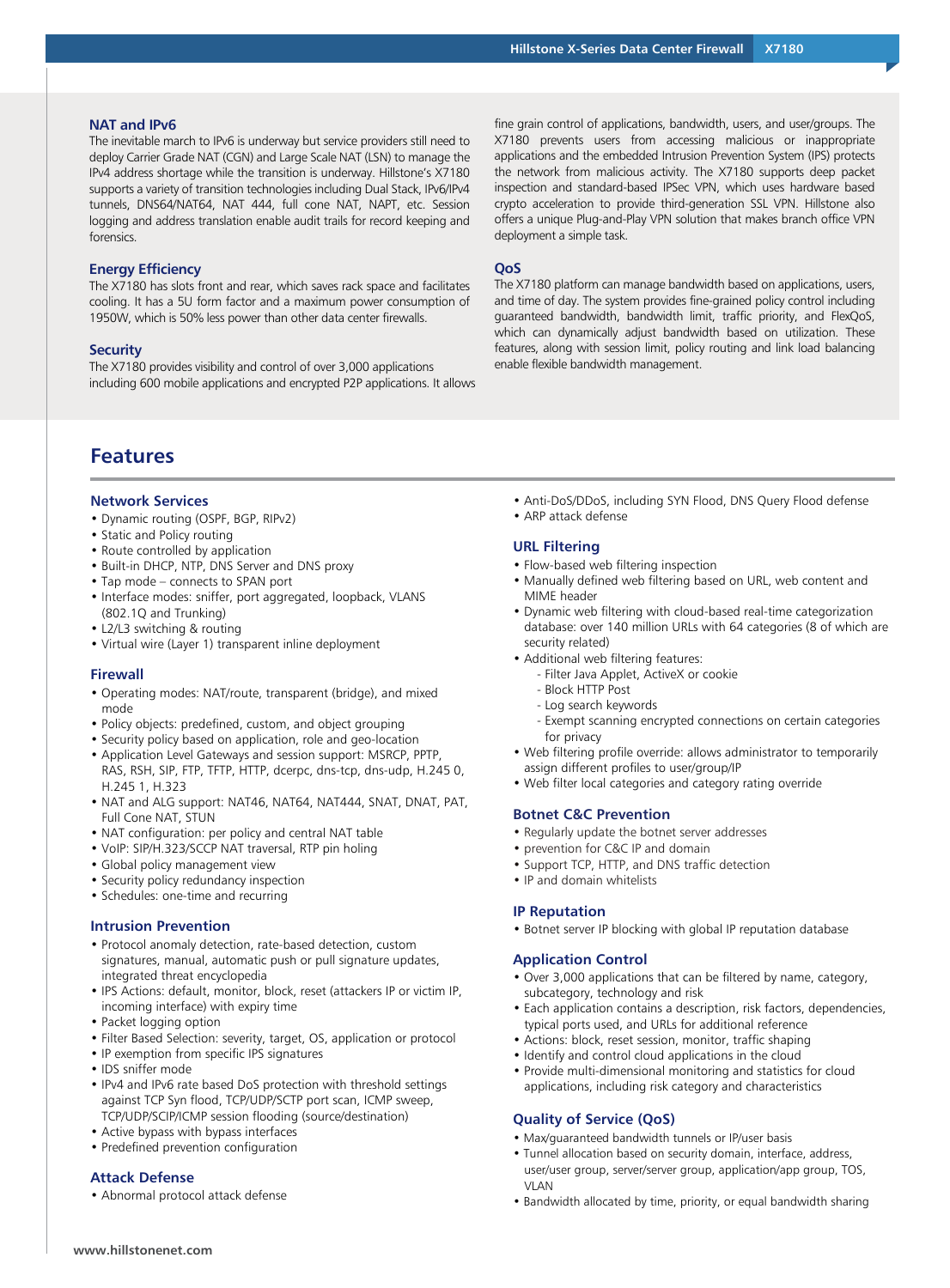## **Features**

- Type of Service (TOS) and Differentiated Services (DiffServ) support
- Prioritized allocation of remaining bandwidth
- Maximum concurrent connections per IP
- Bandwidth allocation based on URL category

#### **Server Load balancing**

- Weighted hashing, weighted least-connection, and weighted round-robin
- Session protection, session persistence and session status monitoring
- Server health check, session monitoring and session protection

#### **Link Load balancing**

- Bi-directional link load balancing
- Outbound link load balancing includes policy based routing, ECMP and weighted, embedded ISP routing and dynamic detection
- Inbound link load balancing supports SmartDNS and dynamic detection
- Automatic link switching based on bandwidth, latency, jitter, connectivity, application etc.
- Link health inspection with ARP, PING, and DNS

#### **VPN**

- IPSec VPN
	- IPSEC Phase 1 mode: aggressive and main ID protection mode - Peer acceptance options: any ID, specific ID, ID in dialup user group
	- Supports IKEv1 and IKEv2 (RFC 4306)
	- Authentication method: certificate and pre-shared key
	- IKE mode configuration support (as server or client)
	- DHCP over IPSEC
	- Configurable IKE encryption key expiry, NAT traversal keep alive frequency
	- Phase 1/Phase 2 Proposal encryption: DES, 3DES, AES128, AES192, AES256
	- Phase 1/Phase 2 Proposal authentication: MD5, SHA1, SHA256, SHA384, SHA512
	- Phase 1/Phase 2 Diffie-Hellman support: 1,2,5
	- XAuth as server mode and for dialup users
	- Dead peer detection
	- Replay detection
	- Autokey keep-alive for Phase 2 SA
- IPSEC VPN realm support: allows multiple custom SSL VPN logins associated with user groups (URL paths, design)
- IPSEC VPN configuration options: route-based or policy based
- IPSEC VPN deployment modes: gateway-to-gateway, full mesh, hub-and-spoke, redundant tunnel, VPN termination in transparent mode
- One time login prevents concurrent logins with the same username
- SSL portal concurrent users limiting
- SSL VPN port forwarding module encrypts client data and sends the data to the application server
- Supports clients that run iOS, Android, and Windows XP/Vista including 64-bit Windows OS
- Host integrity checking and OS checking prior to SSL tunnel connections
- MAC host check per portal
- Cache cleaning option prior to ending SSL VPN session
- L2TP client and server mode, L2TP over IPSEC, and GRE over IPSEC
- View and manage IPSEC and SSL VPN connections
- PnPVPN

**www.hillstonenet.com**

#### **IPv6**

- Management over IPv6, IPv6 logging and HA
- IPv6 tunneling, DNS64/NAT64 etc
- IPv6 routing protocols, static routing, policy routing, ISIS, RIPng, OSPFv3 and BGP4+

• IPS, Application identification, URL filtering, Access control, ND attack defense

#### **VSYS**

- System resource allocation to each VSYS
- CPU virtualization
- Non-root VSYS support firewall, IPSec VPN, SSL VPN, IPS, URL filtering
- VSYS monitoring and statistic

#### **High Availability**

- Redundant heartbeat interfaces
- Active/Active and Active/Passive
- Standalone session synchronization
- HA reserved management interface
- Failover:
	- Port, local & remote link monitoring
	- Stateful failover
	- Sub-second failover
	- Failure notification
- Deployment options:
	- HA with link aggregation
	- Full mesh HA - Geographically dispersed HA

## **Twin-mode HA**

- High availability mode among multiple devices
- Multiple HA deployment modes
- Configuration and session synchronization among multiple devices

#### **User and Device Identity**

- Local user database
- Remote user authentication: TACACS+, LDAP, Radius, Active
- Single-sign-on: Windows AD
- 2-factor authentication: 3rd party support, integrated token server with physical and SMS
- User and device-based policies
- User group synchronization based on AD and LDAP
- Support for 802.1X, SSO Proxy
- WebAuth page customization
- Interface based Authentication
- Agentless ADSSO (AD Polling)
- Use authentication synchronization based on SSO-monitor

#### **Administration**

- Management access: HTTP/HTTPS, SSH, telnet, console
- Central Management: Hillstone Security Manager (HSM), web service APIs
- System Integration: SNMP, syslog, alliance partnerships
- Rapid deployment: USB auto-install, local and remote script execution
- Dynamic real-time dashboard status and drill-in monitoring widgets
- Language support: English

#### **Logs & Reporting**

- Logging facilities: local memory and storage (if available), multiple syslog servers and multiple Hillstone Security Audit (HSA) platforms
- Encrypted logging and log integrity with HSA scheduled batch log uploading
- Reliable logging using TCP option (RFC 3195)
- Detailed traffic logs: forwarded, violated sessions, local traffic, invalid packets, URL etc.
- Comprehensive event logs: system and administrative activity audits, routing & networking, VPN, user authentications, WiFi related events
- IP and service port name resolution option

• Reports can be exported in PDF via Email and FTP

- Brief traffic log format option
- Three predefined reports: Security, Flow and network reports
- User defined reporting